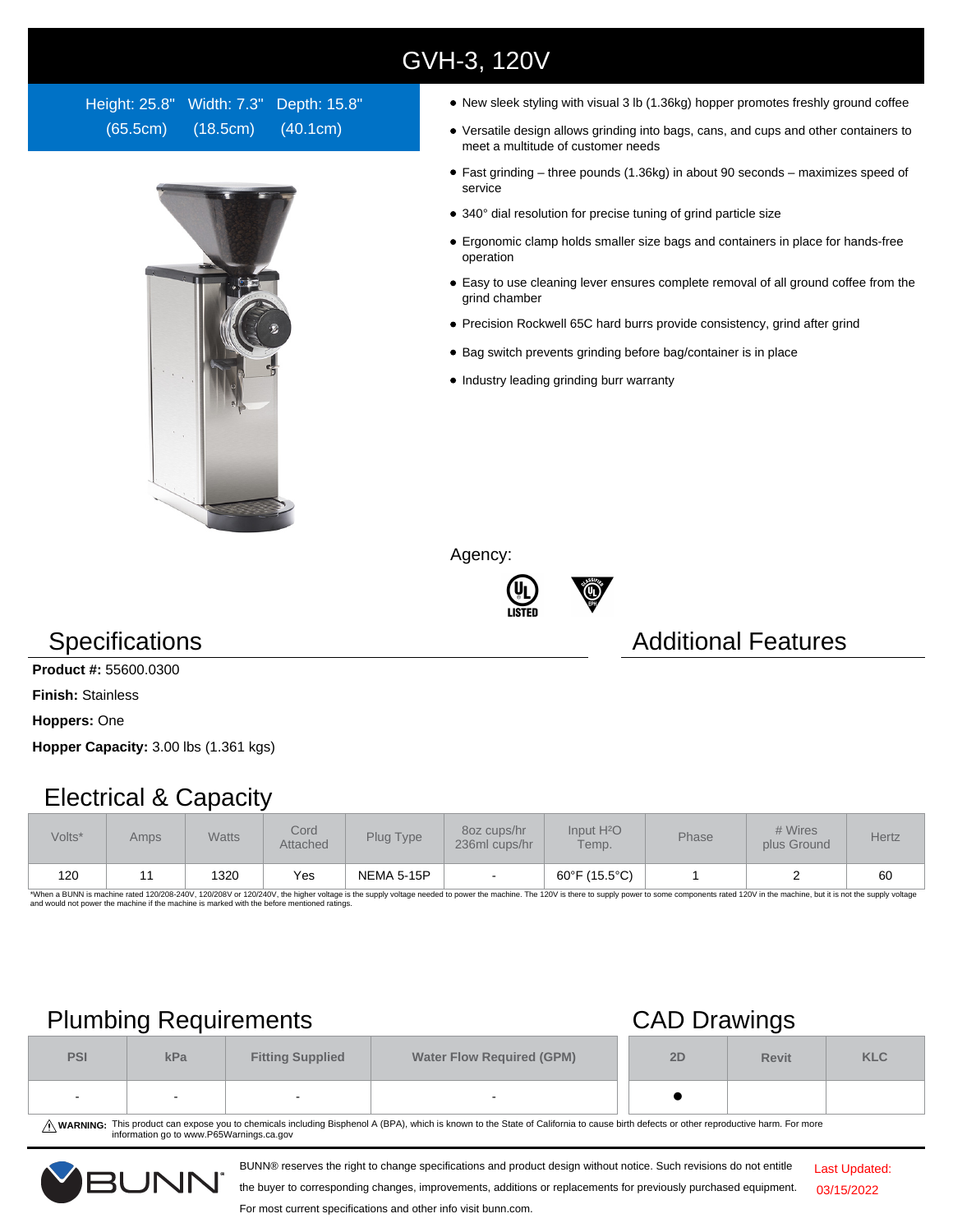

| <b>Unit</b>    |          |         |          | <b>Shipping</b> |            |          |            |                         |
|----------------|----------|---------|----------|-----------------|------------|----------|------------|-------------------------|
|                | Height   | Width   | Depth    | Height          | Width      | Depth    | Weight     | <b>Volume</b>           |
| <b>English</b> | 25.8 in. | 7.3 in. | 15.8 in. | 31.4 in.        | $11.2$ in. | 20.1 in. | 54.470 lbs | $4.076$ ft <sup>3</sup> |
| <b>Metric</b>  | 65.5 cm  | 18.5 cm | 40.1 cm  | 79.7 cm         | 28.4 cm    | 51.0 cm  | 24.708 kgs | $0.115 \text{ m}^3$     |



BUNN® reserves the right to change specifications and product design without notice. Such revisions do not entitle the buyer to corresponding changes, improvements, additions or replacements for previously purchased equipment. For most current specifications and other info visit bunn.com. Last Updated: 03/15/2022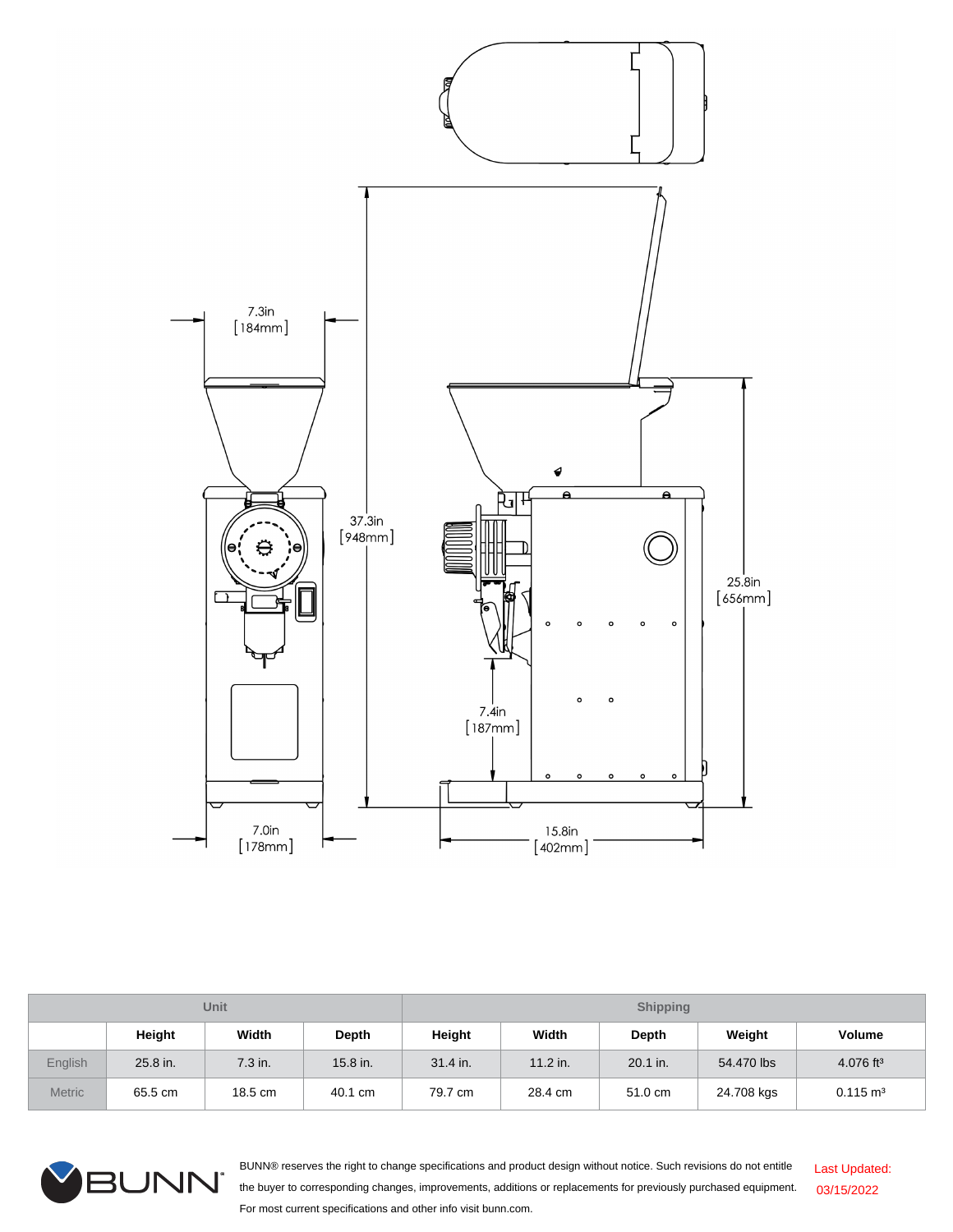# Related Products & Accessories:GVH-3, 120V(55600.0300)